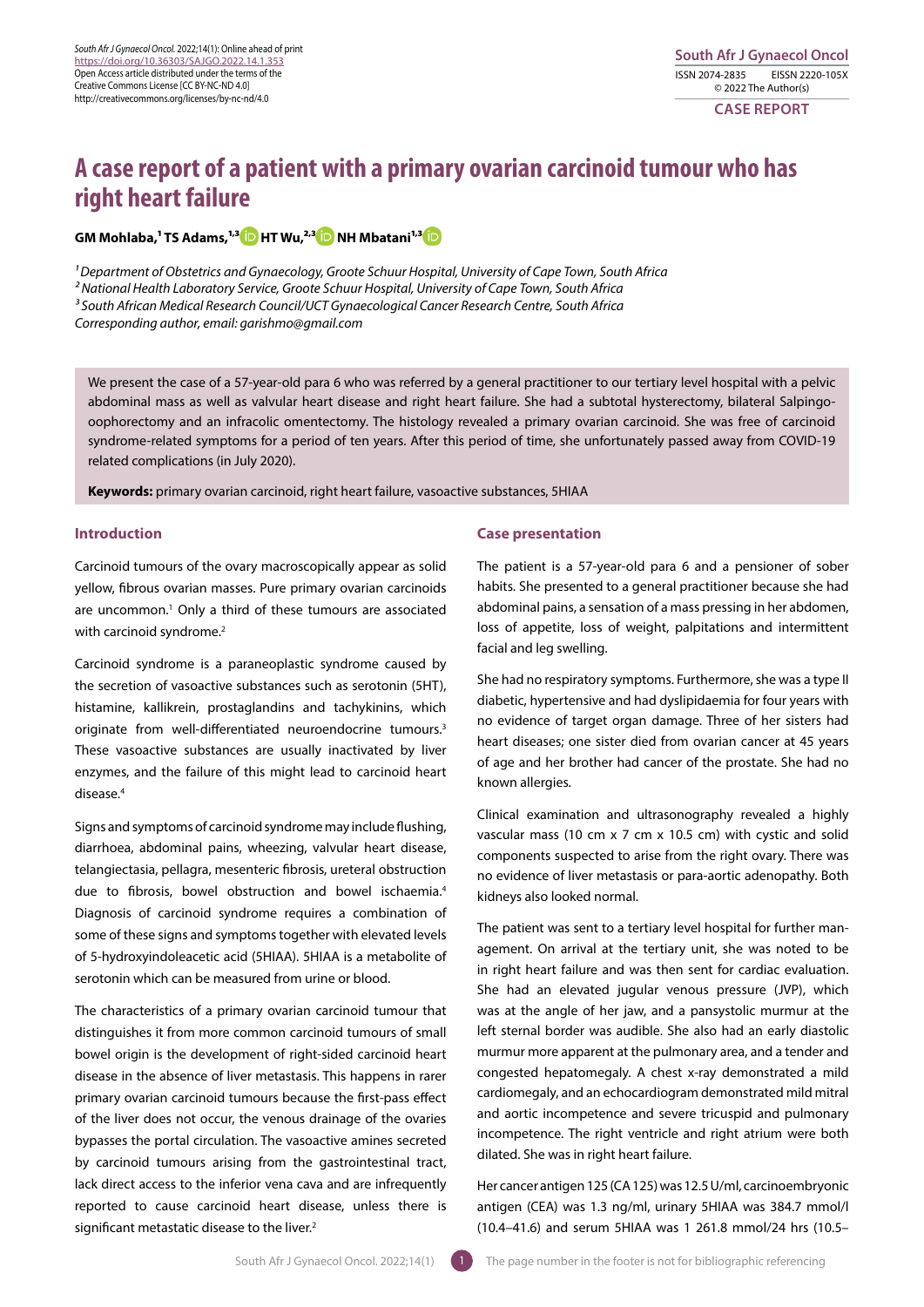

**Figure 1:** Histopathology of an ovarian carcinoid tumour of our patient



**Figure 2:** Nests of tumour cells with acinar structures lined by well-differentiated neuroendocrine cells

36.6). The cardiac findings and raised 5HIAA were consistent with carcinoid syndrome.

The patient was assessed to be fit for surgery with an Eastern Cooperative Oncology Group (ECOG) performance score of 2. ECOG scores range from 0–5 with a higher score indicating an increase in severity of the disability.

She was taken to the operating theatre after she gave consent for the surgery to be performed. Intraoperatively she was found to have severe peritoneal fibrosis, which rendered surgery extremely difficult. She had a subtotal hysterectomy, a bilateral Salpingo-oophorectomy and removal of the omentum. She had significant intraoperative blood loss and a blood transfusion as well as packing of the abdomen were required.

The blood products given in theatre entailed eight units of red blood cells, four fresh frozen plasma and one mega-unit of platelets. She required ICU admission post-surgery and abdominal packs were removed two days later.

Postoperatively, she was diagnosed with a urinary tract infection and liver dysfunction. She also developed depression while in

hospital and required psychiatric intervention. We treated her for heart failure and she remained in hospital for two months, of which 29 days were spent in ICU, and we discharged her when her condition improved. We reviewed her six weeks after discharge.

Histology of the mass from the right ovary revealed an insular type carcinoid tumour predominantly comprising nests of tumour cells with acinar structures lined by well-differentiated neuroendocrine cells. The tumour cells have stippled ('salt-andpepper') chromatin and 1 mitotic figure per 10 high power fields. Many of the tubular structures appear to contain eosinophilic secretions which did not contain thyroglobulin. There was no evidence of malignant transformation and there were no residual non-neuroendocrine teratomatous elements identified.

Sections of the omentum, uterus and left ovary were negative for malignancy, with histology of the uterus showing inactive endometrium and normal myometrium.

The following immunohistochemical stains were performed:

- Chromogranin A: Positive
- Synaptophysin: Positive
- Pankeratin: Positive
- CD56: Negative
- Thyroglobulin: Negative
- Ki67: Proliferation index is 1%

The patient continued with anti-heart failure treatment for a period of less than four years, after which the cardiologist was satisfied with her progress and stopped her treatment. She remained free of symptoms until 2020, 10 years later after the initial diagnosis. However, she sadly passed away from COVID-19 in 2020.

### **Discussion**

Carcinoid syndrome refers to a group of symptoms caused by the systemic release of various kinds of humoral factors like polypeptides, biogenic amines and prostaglandins which are secreted by carcinoid tumours. Carcinoid tumours are slow-growing neuroendocrine tumours derived from enterochromaffin cells. These often arise within a cystic teratoma or dermoid tumour. Only a third are associated with carcinoid syndrome. In the ovary, the terminology preferred by the World Health Organization (WHO) for these tumours is ovarian carcinoid (if unassociated with struma ovarii) or struma carcinoid (if associated with thyroid follicles). This is in contrast to the gastrointestinal tract (GIT) and pancreas, where the term well-differentiated tumour is recommended. Also, in contrast to neuro-endocrine tumours in the body, "ovarian carcinoids are considered to be mono-dermal teratomas that arise from neuroendocrine cells within intestinal-type epithelium of a mature cystic teratoma".5

Ovarian carcinoid tumours may be either primary or metastatic in origin. Metastasis to the ovaries usually originate from the GIT. To differentiate whether the tumour is primary or due to metastasis is usually difficult, but bilaterality of tumour, peritoneal deposits, absence of teratomatous elements and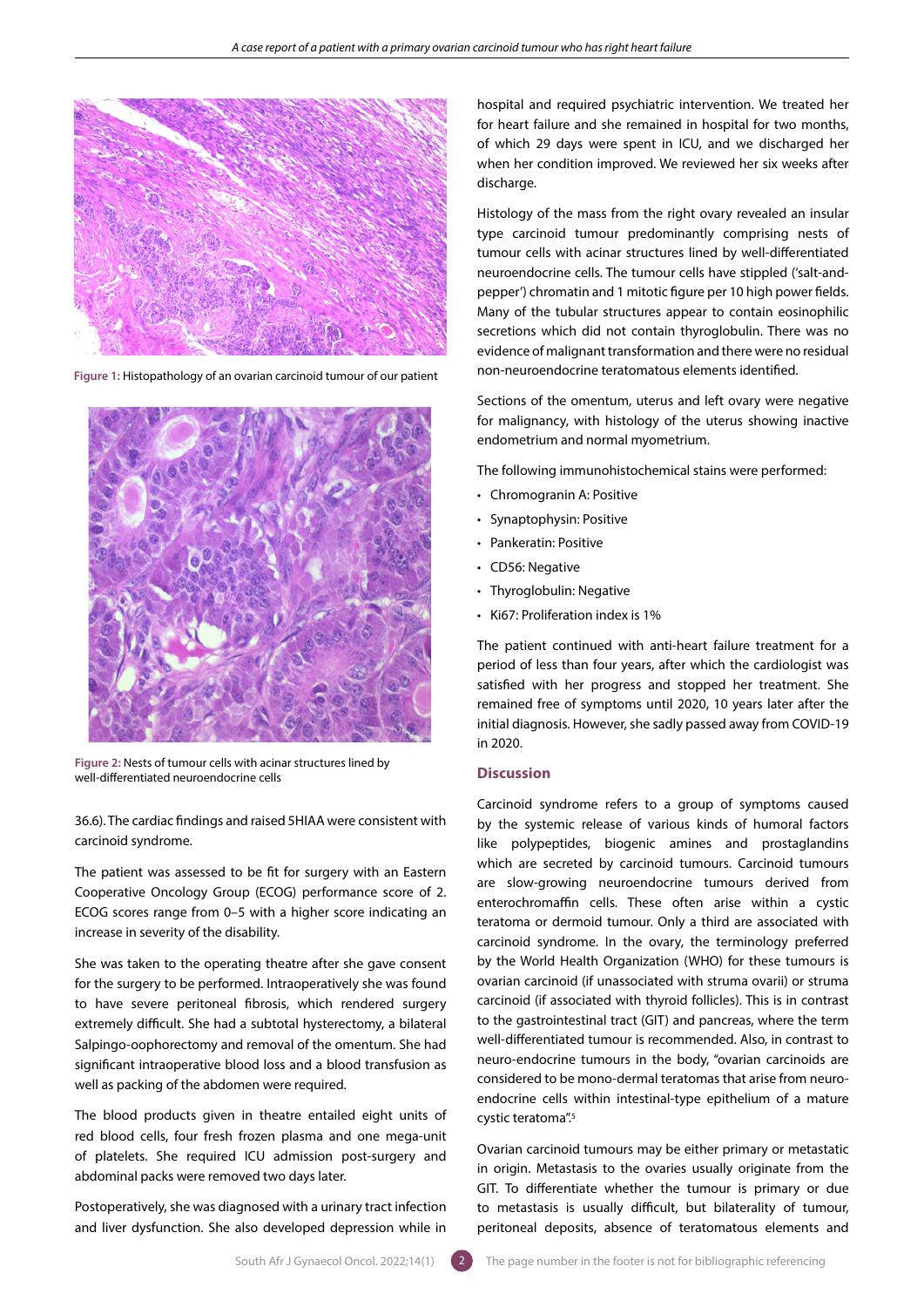presence of lymphovascular space invasion are features of metastatic disease.<sup>6</sup>

Pathogenesis of carcinoid heart disease involves deposition of plaque-like thickenings, which are composed of smooth muscle and collagen fibres that are deposited on to the intimal layer of the right ventricle, the tricuspid valve and the pulmonary valve.<sup>7</sup> The left side of the heart is spared by the inactivation of serotonin and bradykinin by monoamine oxidase (MAO), found in the pulmonary vascular endothelium, as the blood flows through the lungs. However, left sided heart disease can occur when there is incomplete inactivation of mediators like in a pulmonary carcinoid or a patent foramen ovale with right-to-left flow.

Carcinoids from the GIT are most commonly found in the ileum and appendix. Vasoactive amines, arising from a GIT primary, lack direct access to the inferior vena cava. These biogenic amines are first metabolised by the liver, resulting in hepatic metastatic deposits. Carcinoid heart disease is seldom found in bowel carcinoid tumours unless there is a significant metastatic disease to the liver.

It is not clear which of the bioactive products causes carcinoid syndrome, but there is clinical correlation between plasma serotonin (5HT) and urinary 5HIAA, which is a serotonin metabolite, and severity of right sided heart lesions.8 The subsequent fibrosis of the intima on the inside surfaces of the cardiac chambers and valvular leaflets mainly in the right ventricle, the tricuspid and pulmonary valves, result in decreased right cardiac function and subsequent heart failure.

There are four main histological variants, namely insular, trabecular, stromal and mucinous, in addition to a mixed variant. The reported incidence of ovarian tumour-related carcinoid syndrome depends on the histological type, but ranges from 7.8% to 39%, the insular type being the most common and frequently associated with carcinoid syndrome.9

#### *Histological variants of carcinoid tumours*

## *Insular carcinoid*

This is the most common histologic subtype and accounts for 50% of ovarian carcinoids. Carcinoid syndrome is described in 43% of these cases and is related to the size of the tumour. Approximately 60% of insular teratomas are admixed with mature cystic teratomas. Only 40% are pure insular ovarian carcinoids.2 Histologically, the tumour is composed of solid nests that often form acinar, glandular or tubular structures. The differential diagnoses include granulosa cell tumour, Sertoli-Leydig cell tumour, benign Brenner tumour and metastatic carcinoid.5

#### *Strumal carcinoid*

Approximately 40% of ovarian carcinoids are strumal carcinoids, characterised by nests and columns of neuroendocrine cells admixed with thyroid follicles. Strumal carcinoid is unique to the ovary and has been diagnosed as malignant 'struma ovarii' in the past. Both ovarian carcinoids and ovarian struma are rare, with ovarian carcinoids accounting for approximately 1% of ovarian tumours and ovarian struma accounting for 0.3–1.0% of all ovarian tumours.5

#### *Trabecular carcinoid*

These carcinoids are very rare, slow-growing tumours with a lowgrade malignant potential. These tumours are also less likely to be associated with carcinoid symptoms and often diagnosed with stage 1 disease.<sup>9</sup> Histologically, the tumour is composed of cells that form parallel ribbons, cords or columns.

#### *Mucinous carcinoid*

Primary ovarian mucinous carcinoid tumours are very rare. Most cases are metastatic bowel tumours, particularly from the appendix. Some discerning features may include the additional presence in the specimen of teratomatous or an ovarian surface epithelial tumour, an absence of lymphovascular space invasion, as well as involvement of one ovary. Metastatic mucinous carcinoids are usually bilateral. Approximately 88% of patients present with stage 1 disease. Advanced stage presentation appears to be associated with poorer outcomes.<sup>8</sup>

Histologically, the tumour is composed of small glands or acini within pools of mucin. These glands are lined by goblet cells as well as columnar cells with neuroendocrine differentiation. Mucinous carcinoids may be atypical, characterised by crowded glands that may show confluence or have a cribriform pattern.<sup>5</sup> Carcinoma arising in mucinous carcinoid have also been reported and are characterised by nodules of severely atypical cells or cords of signet ring type cells infiltrating a fibrous stroma. Mucinous carcinoids are typically CK20 positive, whereas other types are CK7 positive, CK20 negative.10

## *Mixed types*

Mixed ovarian carcinoids with a variable combination of goblet cells, struma, insular carcinoid and trabecular carcinoid have been described. Certain combinations, such as mixed mucinous and struma carcinoids are very rare and the clinical behaviour for such combination is not well defined.<sup>11</sup>

## **Management pitfalls**

The available data regarding carcinoids are limited. Much of the literature focuses on single case reports, previously dismissed as a totally benign disorder. Therefore, long-term considerations and evidence-based management guidelines are lacking.<sup>9</sup>

The majority of these tumours are well-differentiated having a low mitotic activity and low proliferation, mostly with a Ki67 index of < 2%; while others are intermediate or poorly differentiated, with an increased mitotic rate and higher proliferation with Ki67 index of 10-40%.<sup>8</sup>

Our patient demonstrated a classical picture of primary ovarian carcinoid syndrome, with a Ki67 proliferative index of 1%, insular type with no teratomatous components and had right sided carcinoid heart disease. This is consistent with the study done by Pellikka et al.<sup>11</sup>, in which they looked at 132 patients who had carcinoid syndrome, and 74 participants (54%) had carcinoid heart disease (CHD). They concluded that cardiac disease may be the initial manifestation of the carcinoid syndrome with more than 50% of all patients with carcinoid syndrome showing evidence of right sided heart valve involvement.<sup>11</sup>